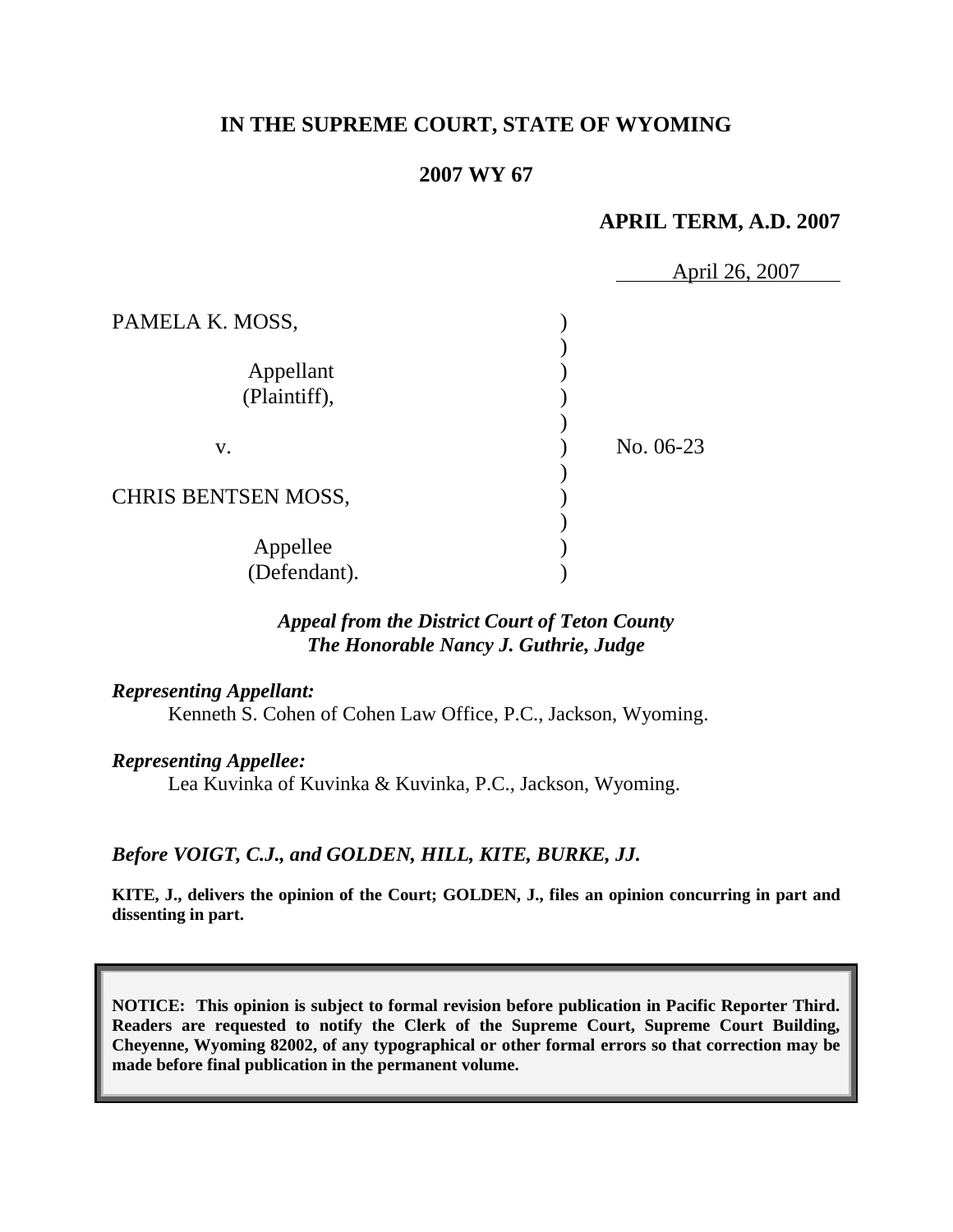## **KITE, Justice.**

[¶1] Appellant Pamela Moss (hereinafter "Wife") seeks review of the district court's divorce decree which ended her marriage to Chris Bentsen Moss (hereinafter "Husband"). Wife asserts error in the district court's division of the marital property and its determination of child support. We reverse and remand for further proceedings.

### **ISSUES**

[¶2] Wife presents the following issues for our review:

1. The district court abused its discretion in dividing the marital property by awarding both of the major appreciating assets – the business and the house – to the husband, and awarding to the wife an equalizing payment far less than that proposed by the husband, and parceled out over a period of eight years rather than in an immediate lump sum as proposed by the husband, dispossessing the wife and the parties' two children from the marital residence, effectively denying her the ability to purchase substitute housing, and thereby rendering the property division unfair and inequitable.

2. The district court ordered the husband to pay child support at a rate less than the presumptive child support amount, without providing any justification for that deviation, and the court failed to impute a higher income to the husband based on the testimony of the husband's valuation expert, who testified that the parties' business was paying the husband substantially less than market value for his services, which the expert calculated at \$75,000 per year.

## **FACTS**

[¶3] The parties were married on August 8, 1987, and had two children who were born in 1989 and 1993. Wife filed for a divorce in 2004. The parties were unable to reach an agreement concerning the marital property and child support, and a trial was held in June 2005. Wife appeals from the divorce decree.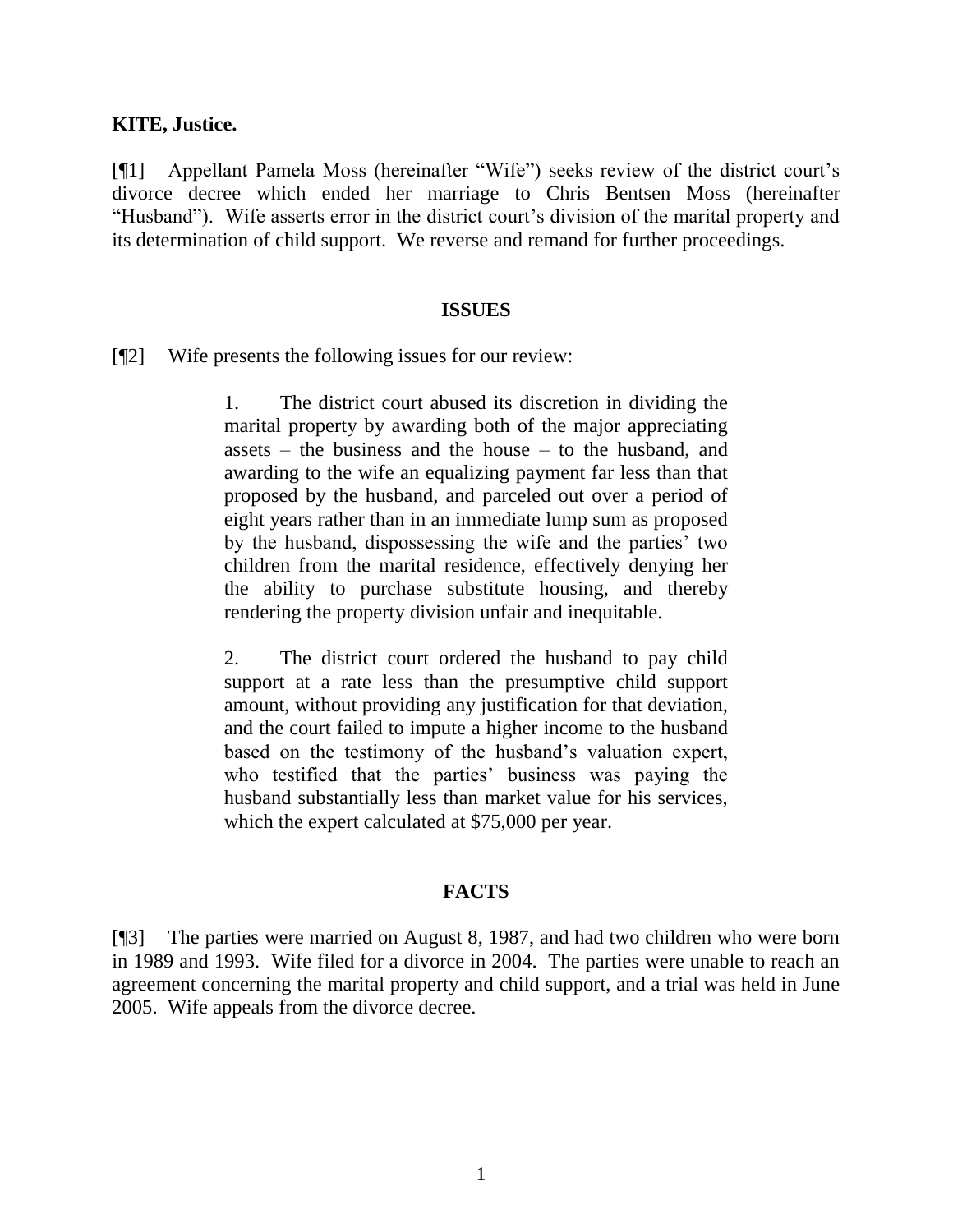#### **STANDARD OF REVIEW**

[¶4] The division of marital property is within the sound discretion of the district court. *Hall v. Hall*, 2005 WY 166, ¶ 5, 125 P.3d 284, 286 (Wyo. 2005); *DeJohn v. DeJohn*, 2005 WY 140, ¶ 11, 121 P.2d 802, 807 (Wyo. 2005); *Hoffman v. Hoffman*, 2004 WY 68, ¶ 9, 91 P.3d 922, 925 (Wyo. 2004). We afford the district court considerable discretion to structure a distribution scheme appropriate to the peculiar circumstances of the case, and we will not disturb its determination absent clear grounds demonstrating that the court abused its discretion. *Hoffman*, ¶ 9, 91 P.3d at 925. Whether the district court's property division is just and equitable is evaluated from the perspective of the overall distribution of marital assets and liabilities rather than the effects of any particular disposition. *Dunham v. Dunham*, 2006 WY 1, ¶ 6, 125 P.3d 1015, 1016-17 (Wyo. 2006). We generally defer to the district court's findings since it is in a better position to assess the witnesses' credibility, weigh the evidence and judge the respective merits and needs of the parties. *Sweat v. Sweat*, 2003 WY 82, ¶ 6, 72 P.3d 276, 278 (Wyo. 2003). We will find an abuse of discretion when the property disposition shocks the conscience of the Court and appears to be so unfair and inequitable that reasonable people could not abide it. *Hall*, ¶ 5, 125 P.3d at 286; *Mann v. Mann*, 979 P.2d 497, 500 (Wyo. 1999).

[¶5] Decisions concerning child support are also reviewed under the abuse of discretion standard. *Durham v. Durham*, 2003 WY 95, ¶ 8, 74 P.3d 1230, 1233 (Wyo. 2003); *Carlton v. Carlton*, 997 P.2d 1028, 1031 (Wyo. 2000). We have said:

> Judicial discretion is a composite of many things, among which are conclusions drawn from objective criteria; it means a sound judgment exercised with regard to what is right under the circumstances and without doing so arbitrarily or capriciously. We must ask ourselves whether the district court could reasonably conclude as it did and whether any facet of its ruling was arbitrary or capricious.

*Durham*, ¶ 8, 74 P.3d at 1233 (quoting *Thomas v. Thomas*, 983 P.2d 717, 719 (Wyo. 1999)).

### **DISCUSSION**

### *Property Division*

[¶6] Wife takes issue with the district court for allegedly dividing the marital property in an inequitable manner. We note that, by the district court's calculations, the ultimate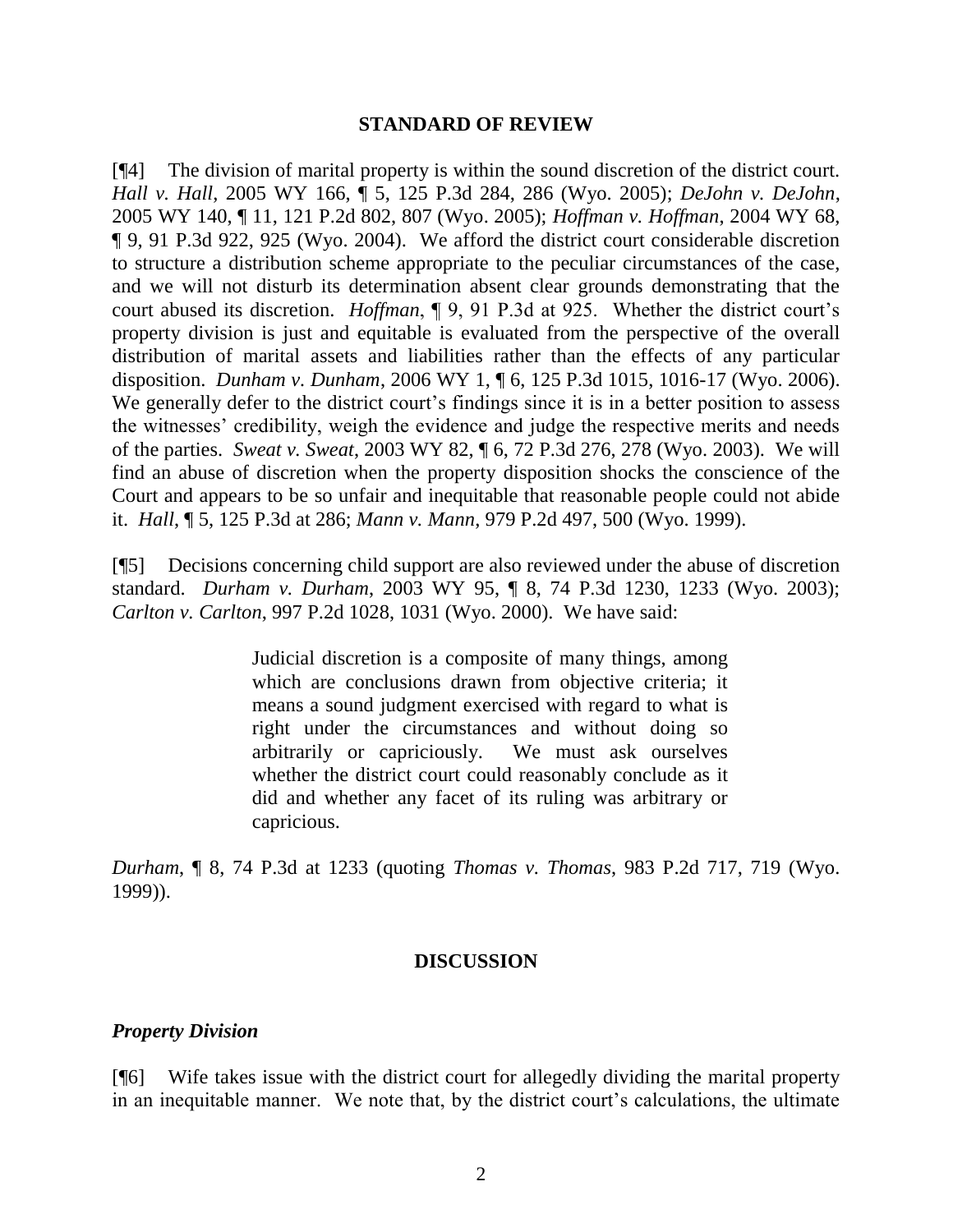property distribution left Wife with assets valued at approximately \$684,000 and Husband with net assets of approximately \$724,000. We also note that we have long held that a marital property division does not have to be equal to be just and equitable. *DeJohn*, ¶ 12, 121 P.3d at 807 ("A just and equitable distribution is as likely as not to be unequal.")

[¶7 However, Wife also alleges that the property division rests on a material factual mistake rendering it inequitable. In 1995, the parties purchased an automobile body shop in Jackson for \$1,000,000. They secured the full amount of the purchase price with a second mortgage on their Jackson residence. At the time of the divorce, \$470,000 of this debt was still outstanding. The district court accepted a valuation of the business that had treated the \$470,000 as a debt of the business and reduced the present value of the business accordingly. That deduction appears to have been appropriate since the parties agreed the loan was for business purposes, and apparently assumed the business was obligated to repay the loan. However, in determining the value of the marital residence, the district court also deducted the same \$470,000 loan because it was secured by a mortgage on the residence. Wife alleges that, by recognizing the \$470,000 as a debt against both the business and the residence, the district court erroneously subtracted twice from the marital assets what is essentially one debt.

[¶8] In its property distribution, the district court awarded the business to Husband at its reduced value. The district court also awarded the residence to Husband at a value reduced by the same amount. Assuming the business repaid the loan, Husband would have been left with substantially more equity than was assumed by the court in the marital property distribution. If the business did not repay the loan, the present value of the business would have been that much higher. Either way, Husband was awarded marital property on the basis of a mistake of fact, i.e. the real value of the two assets at the time of the divorce. That the district court did not intend to award a disproportionate amount of the marital estate to Husband is demonstrated by the fact that it expressly rejected a disproportionate result when addressing Wife's proposal that the entire value of the residence be awarded to her.

[¶9] While it is not the role of this Court to determine the appropriate property distribution in a divorce, we are charged with reviewing the district court's factual findings and rejecting those that indicate an abuse of discretion. *Hoffman*, ¶ 9, 91 P.3d at 925. It seems clear from the record that the district court, perhaps inadvertently, reduced the value of the assets awarded to Husband twice by the same amount, resulting in Husband actually receiving assets of greater value than Wife to a degree not intended by the district court or our statute requiring an equitable property disposition. The "sound judgment" required by our abuse of discretion standard cannot rest on a mistake of fact and instead, must rely on objective criteria.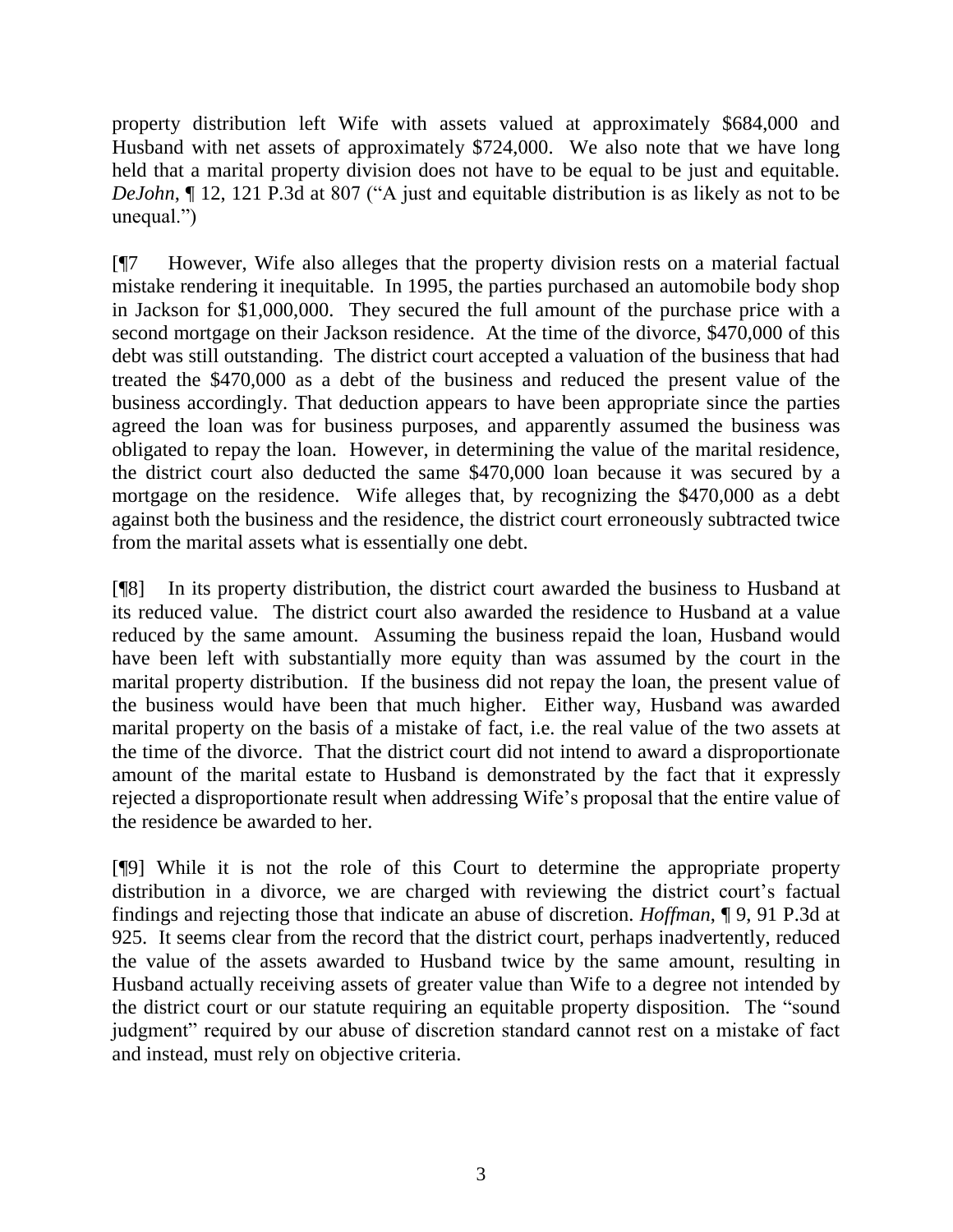[¶10] Wife also complains the district court did not award her a lump sum equalization payment as great as she alleges Husband proposed at trial. Wife contends that Husband offered a payment of \$500,000 payable within three to four months, whereas the district court awarded her \$344,000 payable over a period of eight years. We find no support in the record for Wife's contention.

[¶11] In response to questions concerning a hypothetical property division, Husband testified that, if necessary, he would be willing to take out an additional mortgage on the marital home in order to make an equalizing payment to Wife. Husband testified \$500,000 was the most he would be able to afford. Husband did not testify \$500,000 would be an appropriate amount. Reading Husband's testimony in context, Husband was not proposing what he considered to be an equitable settlement, but rather was simply testifying as to his ability to comply with terms the district court might potentially consider in distributing the marital assets. Even had Husband suggested a property distribution he considered equitable, the district court is charged with making the ultimate decision on the equitable distribution of marital property and is not bound by any party's suggestion. *Madigan v. Maas*, 2005 WY 91, ¶¶ 17-18, 117 P.3d 1194, 1199 (Wyo. 2005); *Hoffman*, ¶ 16, 91 P.3d at 926. Having reviewed the record, the district court's approach to the method by which Husband was required to make the equalizing payment neither shocks the conscience of this Court nor do we find it so unfair and inequitable that reasonable people could not abide it.

## *Child Support*

[¶12] The district court ordered Husband to pay monthly child support in the amount of \$1,000. This amount appears to be based upon the amount of child support Husband agreed to pay during the pendency of the divorce. The district court made no findings specifically supporting the amount ordered. Wyo. Stat. Ann. § 20-2-304(a) (LexisNexis 2005) provides for presumptive child support based upon the combined net income of both parents. Wyo. Stat. Ann. § 20-2-307(a) (LexisNexis 2005) mandates that the presumptive child support amount be set forth in the district court's order or decree. The district court failed to identify the statutory presumptive child support or even make basic findings of fact that would allow for the calculation of child support. Because the district court failed to comply with this initial requisite step, its child support order must be reversed.

## **CONCLUSION**

[¶13] Wife has demonstrated the distribution of marital property was based upon a factual mistake which constitutes an abuse of discretion. In addition, the child support order is not supported by adequate findings. Consequently, we reverse and remand the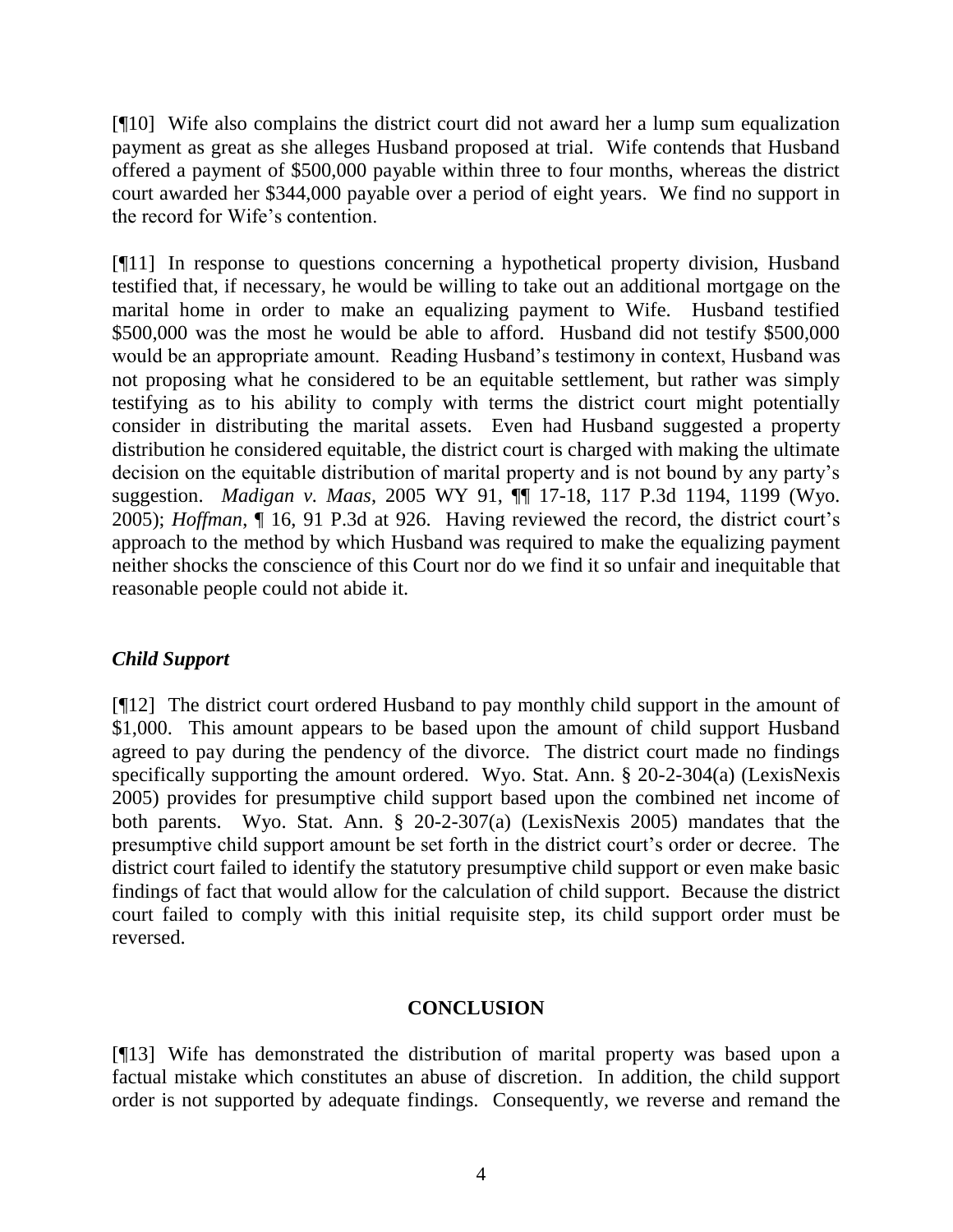divorce decree to the district court for further consideration consistent with this opinion. In reaching this result, it is not our intent to direct what the property distribution should be between the parties. We emphasize that the ultimate distribution of the marital property is for the district court to resolve within its sound discretion utilizing accurate information concerning the value of the total marital estate.